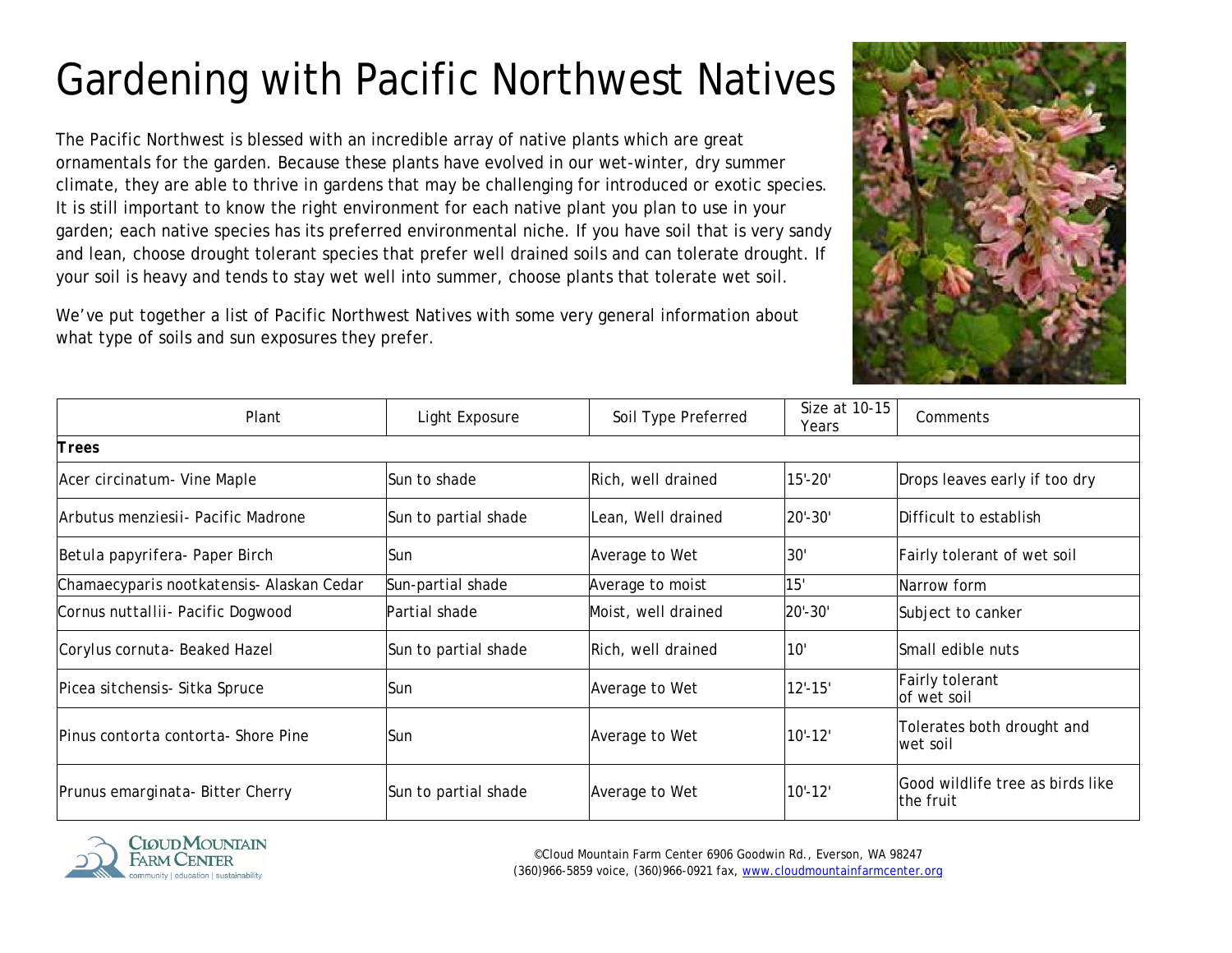| Plant                                         | Light Exposure        | Soil Type Preferred | Size at 10-15<br>Years         | Comments                                             |
|-----------------------------------------------|-----------------------|---------------------|--------------------------------|------------------------------------------------------|
| Quercus garryana- Oregon White Oak            | Sun                   | Lean, Well drained  | $15' - 20'$                    | Drought tolerant when established                    |
| Pseudotsuga menziesii- Douglas Fir            | Sun                   | Rich, well drained  | $12' - 15'$                    | Needs deep soil to tolerate<br>wind                  |
| Rhamnus purshiana- Cascara                    | Partial to full shade | Dry to wet          | 10'                            | Fairly tolerant of wet soil                          |
| Taxus brevifolia- Pacific Yew                 | Partial to full shade | Rich, well drained  | $8' - 10'$                     | Drought tolerant when<br>established                 |
| Thuja plicata - Western Red Cedar             | Sun to partial shade  | Average             | $12' - 15'$                    | <b>Excellent hedging tree</b>                        |
| Tsuga heterophylla- Western Hemlock           | Sun to shade          | Rich, well drained  | $10' - 15'$                    | Grows large                                          |
| Tsuga mertensiana - Mountain Hemlock          | Sun to partial shade  | Rich, well drained  | $6' - 8'$                      | Best conifer for small yards                         |
| <b>Shrubs</b>                                 |                       |                     |                                |                                                      |
| Amelanchier alnifolia-Serviceberry            | Sun to partial shade  | Average to wet      | $10' - 12'$                    | Good wildlife tree as birds like the<br>fruit        |
| Arctostaphylos columbiana- Hairy<br>Manzanita | Sun to partial shade  | Lean, well drained  | $4' - 8'$                      | Drought tolerant when established                    |
| Arctostaphylos uva-ursi- Kinnikinnik          | Sun to partial shade  | Lean, well drained  | 6"-12" high, 3'-<br>4' wide    | Drought tolerant when established                    |
| Cornus stolonifera- Redtwig Dogwood           | Sun to partial shade  | Average to wet      | $6 - 8$                        | Very tolerant of wet soil                            |
| Garrya elliptica-Silktassel                   | Sun to partial shade  | Rich, well drained  | $6 - 8$                        | Drought tolerant                                     |
| Gaultheria shallon-<br>Salal                  | Sun to shade          | Average to wet      | 3' high, Spreads Prefers moist |                                                      |
| Holodiscus discolor- Ocean Spray              | Sun                   | Lean, well drained  | $8' - 10'$                     | Drought tolerant when established                    |
| Kalmia microphylla- Mountain Laurel           | Sun to partial shade  | Average to wet      | $4' - 6'$                      | Fairly tolerant of wet soil, not<br>drought tolerant |

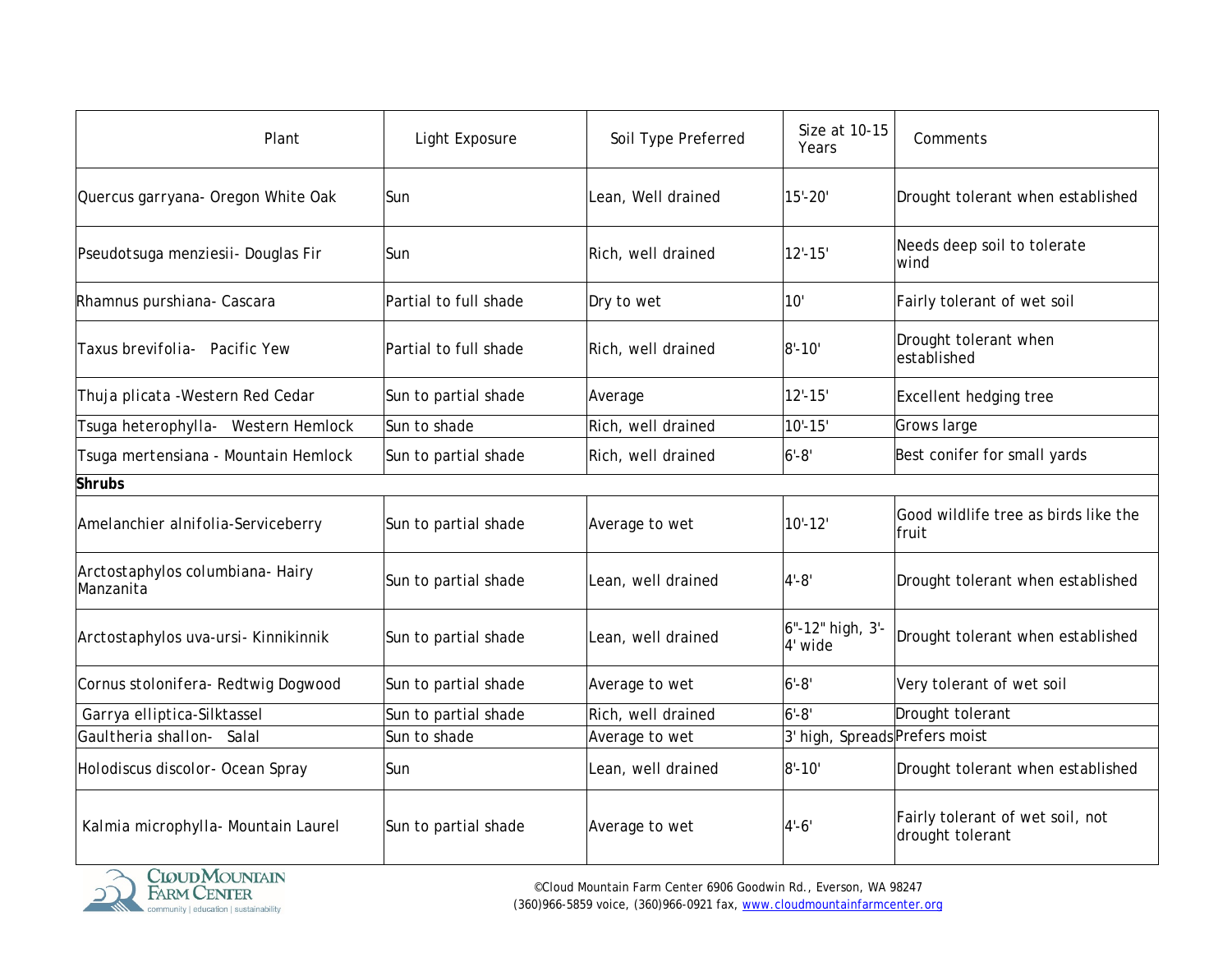| Plant                                                | Light Exposure         | Soil Type Preferred | Size at 10-15<br>Years | Comments                                                                                                              |
|------------------------------------------------------|------------------------|---------------------|------------------------|-----------------------------------------------------------------------------------------------------------------------|
| Mahonia aquifolium- Tall Oregon Grape                | Sun to shade           | Dry to wet          | $6' - 8'$              | Tolerates many soil types                                                                                             |
| Mahonia nervosa- Low Oregon Grape                    | Partial shade to shade | Rich, well drained  | 2'-3' high,<br>Spreads | Prefers rich soil                                                                                                     |
| Myrica californica-Pacific Wax Myrtle                | Sun to partial shade   | Lean, well drained  | $10' - 15'$            | Drought tolerant when established                                                                                     |
| Myrica gale-Sweet Gale                               | Sun to partial shade   | Average to wet      | $5'-6'$                | Very tolerant of wet soil                                                                                             |
| Pachistima myrsinites - Oregon Box                   | Sun to shade           | Lean, well drained  | $2' - 3'$              | Drought tolerant when established                                                                                     |
| Philadelphus lewisii- Mock Orange                    | Sun to partial shade   | Lean, well drained  | $6' - 8'$              | Drought tolerant when established                                                                                     |
| Physocarpus capitatus- Western NineBark              | Sun to partial shade   | Average to wet      | $8' - 12'$             | Very tolerant of wet soil                                                                                             |
| Rhododendron macrophyllum- Pacific<br>Rhododendron   | Partial shade to shade | Lean, well drained  | $15 - 6'$              | Drought tolerant when established                                                                                     |
| Ribes sanguineum- Red Flowering Currant              | Sun to partial shade   | Lean, well drained  | $6' - 8'$              | Drought tolerant when established.<br>Good wildlife shrub, flowers for<br>hummingbirds, and berries for<br>songbirds. |
| Vaccinium ovatum- Evergreen Huckleberry Sun to shade |                        | Rich, well drained  | $6' - 8'$              | Sweet, edible berries late summer                                                                                     |
| Vaccinium parviflorum- Red Huckleberry               | Partial shade to shade | Rich, well drained  | $6' - 8'$              | Needs organic rich soil to thrive                                                                                     |

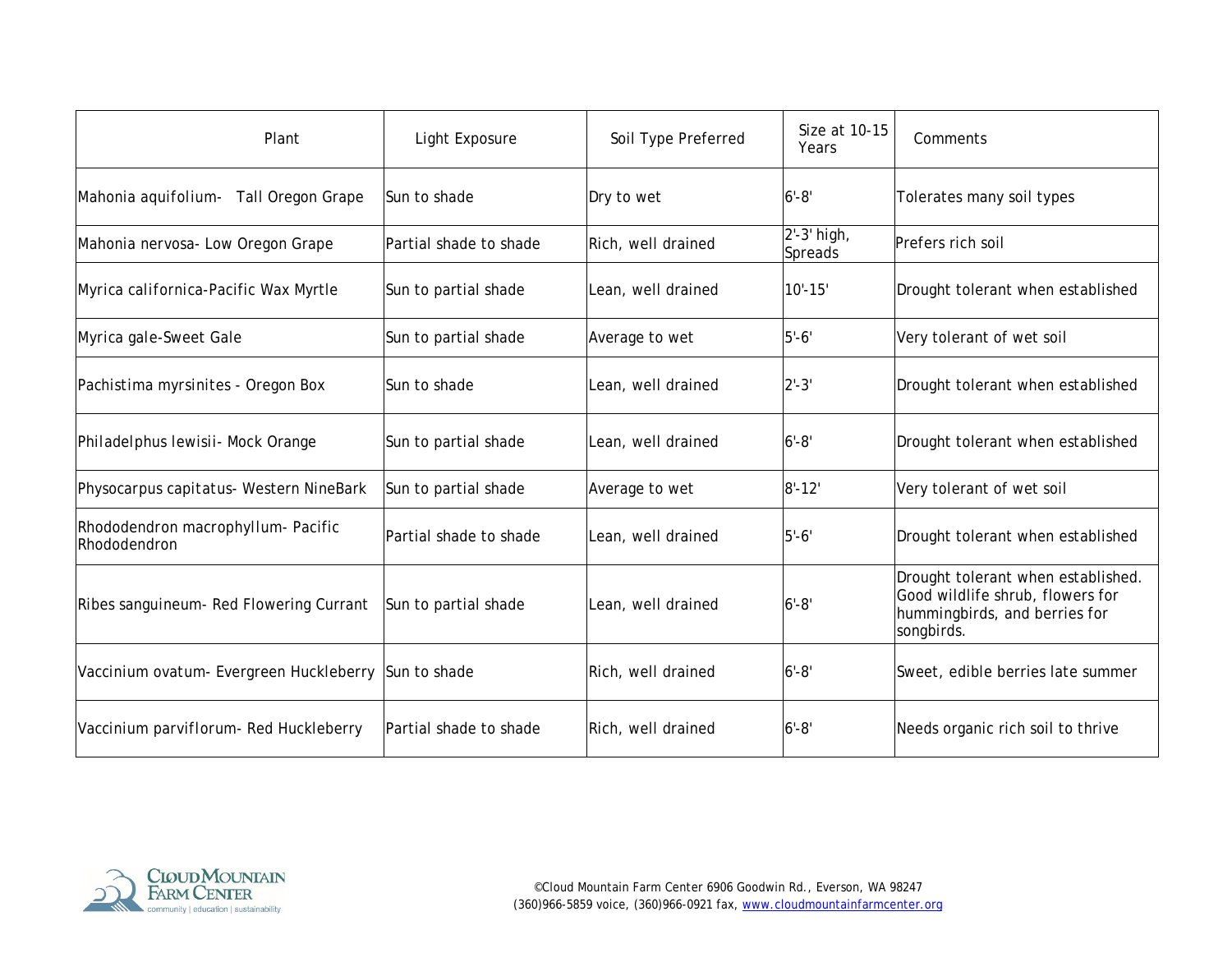| Plant                                   | Light Exposure         | Soil Type Preferred      | Size at 10-15<br>Years | Comments                                |
|-----------------------------------------|------------------------|--------------------------|------------------------|-----------------------------------------|
| <b>Native Perennials</b>                |                        |                          |                        |                                         |
| Adiantum pedatum- Maidenhair Fern       | Partial shade to shade | Average to wet           | $2^{\prime}$           | Needs moist summer soil                 |
| Blechnum spicant- Deer Fern             | Partial shade to shade | Rich, well drained       | $2^{\prime}$           | Drought tolerant when established       |
| Polystichum minutum- Sword Fern         | Sun to shade           | Dry to wet               | $2' - 3'$              | Drought tolerant when established       |
| Aquilegia formosa - Western Columbine   | Sun to partial shade   | Rich, well drained       | $1'-2'$                | Loved by hummingbirds                   |
| Asarum canadensis- Wild Ginger          | Partial shade to shade | Rich, well drained       | 6" high,<br>spreads    | Drought tolerant when established       |
| Camas leitchlini- Great Camas           | Sun to partial shade   | Spring wet, summer dry   | $2^{\prime}$           | Summer dormant                          |
| Camas quamash- Lesser Camas             | Sun to partial shade   | Spring wet, summer dry   |                        | Summer dormant                          |
| Cornus canadensis- Bunchberry           | Partial shade          | Rich soil, some moisture |                        | 6" high, spreads Some drought tolerance |
| Dryas octapetala- Mountain Avens        | <b>Sun</b>             | Lean, well drained       | 6" high,<br>Spreads    | Drought tolerant when established       |
| Erythronium oregonum - Fawn Lily        | Sun to partial shade   | Rich, well drained       | $6 - 8$                | Summer dormant                          |
| Fritillaria lanceolata - Chocolate Lily | Sun to partial shade   | Spring wet, summer dry   | 8"                     | Summer dormant                          |
| Gymnocarpium dryopteris - Oak Fern      | Partial shade to shade | Average to wet           | 6" high,<br>Spreads    | Will go dormant early in dry<br>summers |